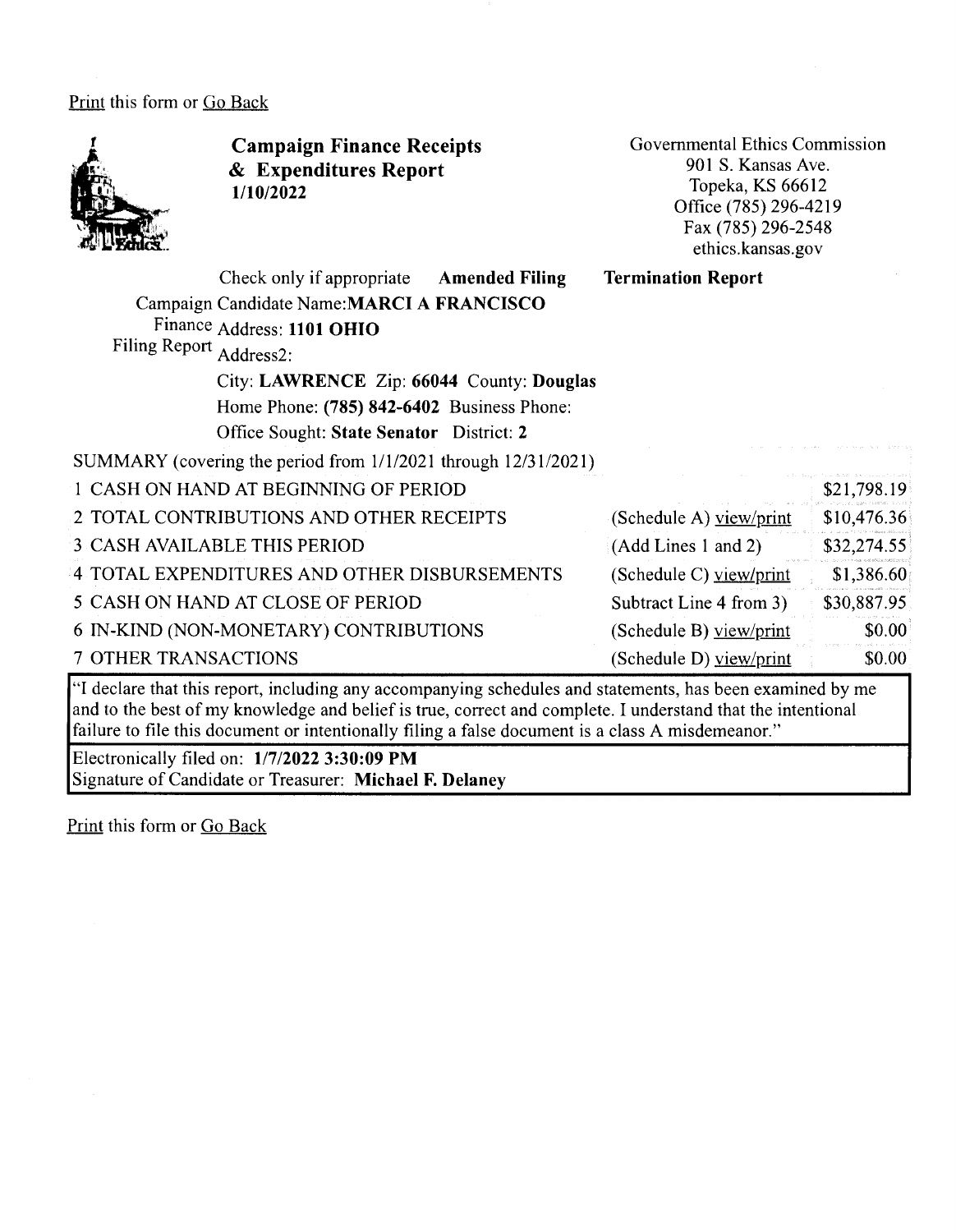# **SCHEDULE A**

 $\epsilon$ 

### **CONTRIBUTIONS AND OTHER RECEIPTS**

#### **Candidate:** MARCI A FRANCISCO

| <b>Date</b> | <b>Name and Address</b><br>of Contributor                                                         | <b>Type of Payment</b>                | Occupation of                                                    |               |
|-------------|---------------------------------------------------------------------------------------------------|---------------------------------------|------------------------------------------------------------------|---------------|
|             |                                                                                                   | Cash, Check, Loan, E-<br>funds, Other | <b>Individual Giving</b><br>More Than \$150                      | <b>Amount</b> |
| 12/31/21    | Mainstreet Credit Union<br>13001 W. 95th Street<br>Lenexa KS 66215                                | E Funds                               |                                                                  | \$25.36       |
| 12/30/21    | Bruce L. Christenson<br>3501 SW Fairlawn Rd.<br>Suite 200<br>Topeka KS 66614                      | Check                                 | <b>Business Member</b><br>Manager                                | \$500.00      |
| 12/28/21    | Marci Francisco<br>1101 Ohio<br>Lawrence KS 66044                                                 | Refund                                | Kansas State Senator<br>-refund of KS Young<br>Dems Contribution | \$500.00      |
| 12/20/21    | Stray Dog PAC of Kansas<br>11460 Tomahawk Creek<br>Pkwy<br>Suite 300<br>Leawood KS 66211          | Check                                 |                                                                  | \$200.00]     |
| 12/18/21    | BCS Design, Inc.<br>19930 W. 161st Street<br>Olathe KS 66062                                      | Check                                 |                                                                  | \$500.00      |
| 12/18/21    | <b>Charter Communications</b><br>12405 Powerscourt Drive<br>St. Louis MO 63131                    | Check                                 |                                                                  | \$300.00      |
| 12/18/21    | LoanMax<br>3440 Preston Ridge Rd<br>Alpharetta GA 30005                                           | Check                                 |                                                                  | \$250.00      |
| 12/13/21    | T-MOBILE USA, Inc.<br>12920 SE 38th Street<br>Bellevue WA 98006                                   | Check                                 |                                                                  | \$500.00      |
| 12/13/21    | <b>Kansas Contractors</b><br><b>Association PAC</b><br>800 SW Jackson St. #100<br>Topeka KS 66612 | Check                                 |                                                                  | \$250.00]     |
| 12/11/21    | <b>Atmos Energy Corporation</b><br>PAC<br>5430 LBJ Freeway<br>Suite 160<br>Dallas TX 75240        | Check                                 |                                                                  | \$500.00      |
| 12/10/21    | PAC of Kansas<br>Opthalmologists<br>10 W. Phillip Rd.                                             | Check                                 |                                                                  | \$250.00      |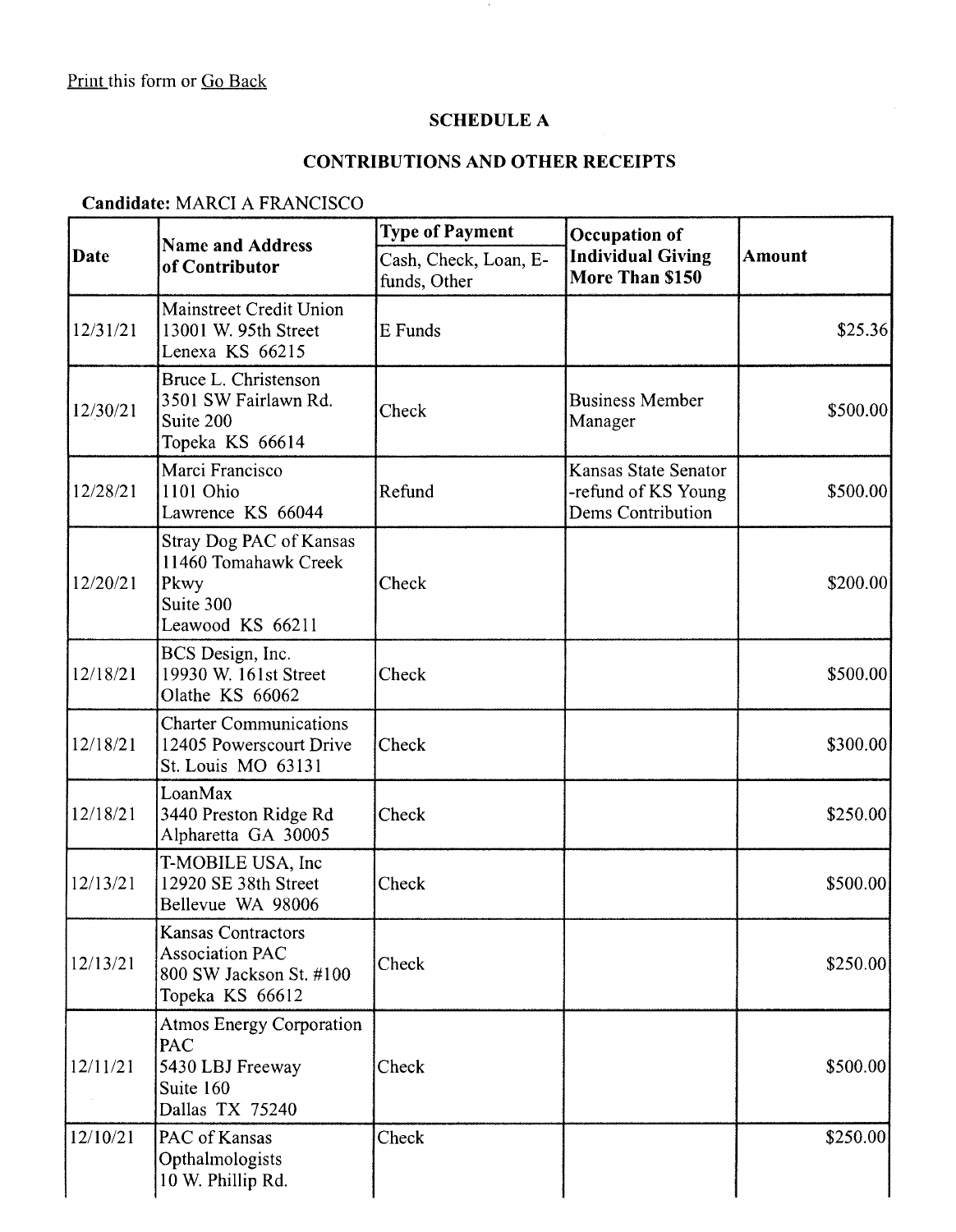|          | Suite 120<br>Vernon Hills IL 60061                                                                     |       |          |
|----------|--------------------------------------------------------------------------------------------------------|-------|----------|
| 12/10/21 | Warren J. Newcomer, Jr.<br>116 N Wilderness Way<br>Lawrence KS 66049                                   | Check | \$100.00 |
| 12/10/21 | Warren J. Newcomer, Jr.<br>116 N Wilderness Way<br>Lawrence KS 66049                                   | Cash  | \$1.00   |
| 12/06/21 | Kansas Committee for<br><b>Rural Electrification</b><br>P.O. Box 790<br>Meade KS 67864                 | Check | \$350.00 |
| 12/02/21 | <b>CVS</b> Health<br>1 CVS Drive, MC287<br>Woonsocket RI 2895                                          | Check | \$250.00 |
| 12/01/21 | <b>ITC Great Plains, LLC</b><br>27175 Energy Way<br>Novi MI 48377                                      | Check | \$250.00 |
| 11/23/21 | Hollywood Casino at<br>Kansas Speedway<br>777Hollywood Casino<br>Blvd.<br>Kansas City KS 66111         | Check | \$500.00 |
| 11/20/21 | Kansas Rural Independent<br>Telecoms PAC<br>P.O. Box 4799<br>Topeka KS 66604                           | Check | \$250.00 |
| 11/15/21 | Kansas Automobile Dealers<br><b>Election Action Committee</b><br>731 S. Topeka Ave.<br>Topeka KS 66603 | Check | \$250.00 |
| 11/12/21 | <b>BlueCross BlueShield</b><br>Kansas<br>1133 SW Topeka Blvd.<br>Topeka KS 66629                       | Check | \$500.00 |
| 10/19/21 | <b>Comcast Financial Agency</b><br>Corporation<br>1701 JFK Boulevard<br>Philadelphia PA 19103          | Check | \$500.00 |
| 10/19/21 | Cox Communications, Inc.<br>901 S George Washington<br><b>B</b> lvd<br>Wichita KS 67211                | Check | \$500.00 |
| 10/19/21 | Kansas Cable PAC<br>900 S. Kansas Avenue<br>Topeka KS 66612                                            | Check | \$500.00 |
| 10/19/21 | <b>KHCA PAC</b><br>1100 SW Gage Blvd.<br>Topeka KS 66604                                               | Check | \$300.00 |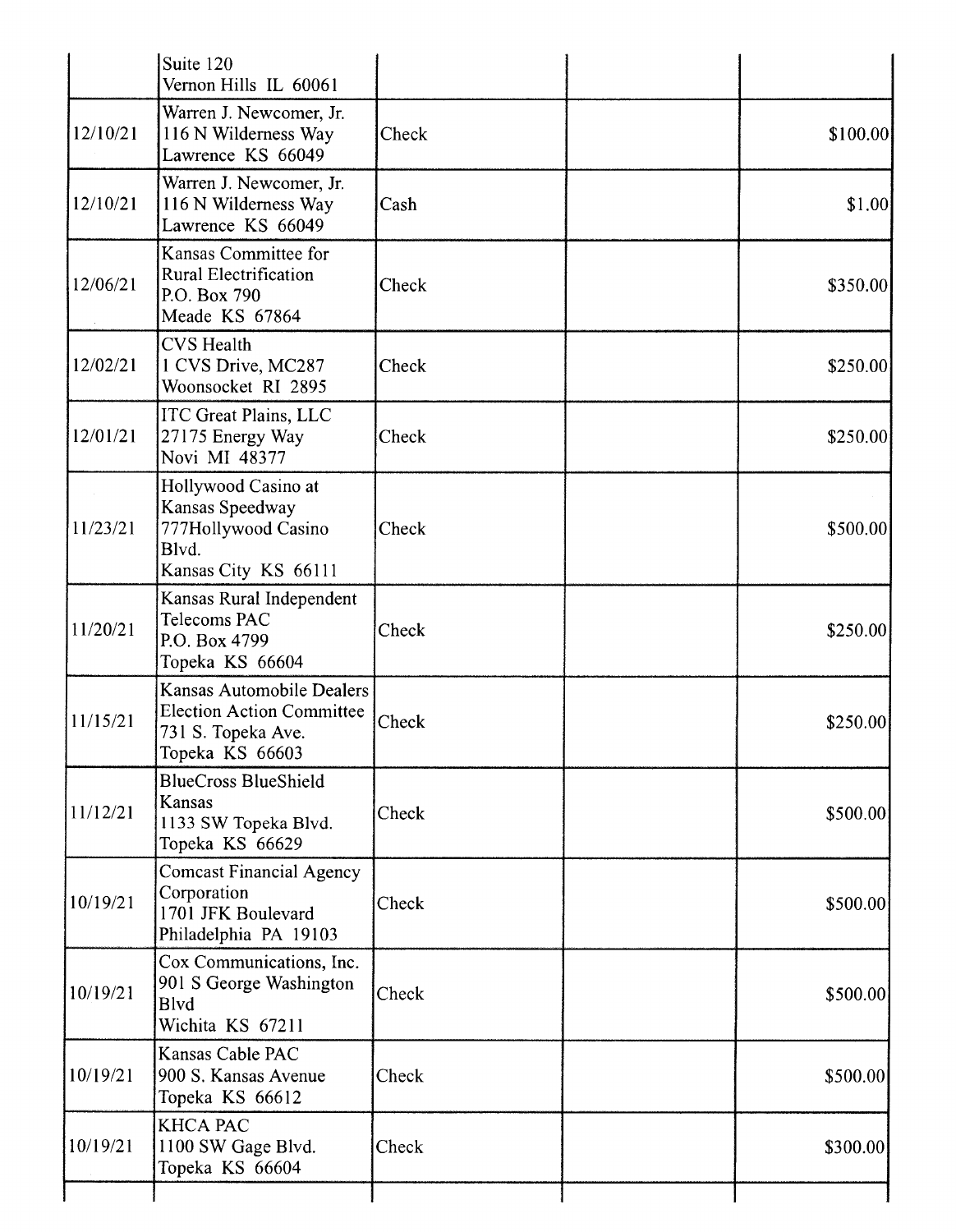| 10/19/21                                       | Microsoft Corporation<br><b>Stakeholders Voluntary</b><br>PAC<br>3720 159th Ave., Northeast<br>Building 34, Room 4677<br>Redmond WA 98052 | Check |            | \$250.00   |
|------------------------------------------------|-------------------------------------------------------------------------------------------------------------------------------------------|-------|------------|------------|
| 10/14/21                                       | Lumen Technologies<br>Service Group, LLC<br>P.O. Box 4065<br>Monroe LA 71211                                                              | Check |            | \$350.00   |
| 10/04/21                                       | CHS McPherson Refinery,<br>Inc.<br>2000 S. Main<br>McPherson KS 67460                                                                     | Check |            | \$250.00   |
| 08/19/21                                       | <b>Kansas Electric Power</b><br>Cooperative<br>P.O. Box 4877<br>Topeka KS 66604                                                           | Check |            | \$100.00]  |
| 08/09/21                                       | Delta Dental of Kansas<br>P.O. Box 789769<br>Wichita KS 67278                                                                             | Check |            | \$1,000.00 |
| 07/01/21                                       | <b>AT&amp;T Services</b><br>220 SE 6th Avenue<br>Topeka KS 66603                                                                          | Check |            | \$500.00   |
|                                                | Total Itemized Receipts for Period                                                                                                        |       |            | \$10476.36 |
|                                                | Total Unitemized Contributions (\$50 or less)                                                                                             |       |            | \$0        |
| Sale of Political Materials (Unitemized)       |                                                                                                                                           |       | \$0        |            |
| Total Contributions When Contributor Not Known |                                                                                                                                           |       | \$0        |            |
| TOTAL RECEIPTS THIS PERIOD                     |                                                                                                                                           |       | \$10476.36 |            |

Print this form or Go Back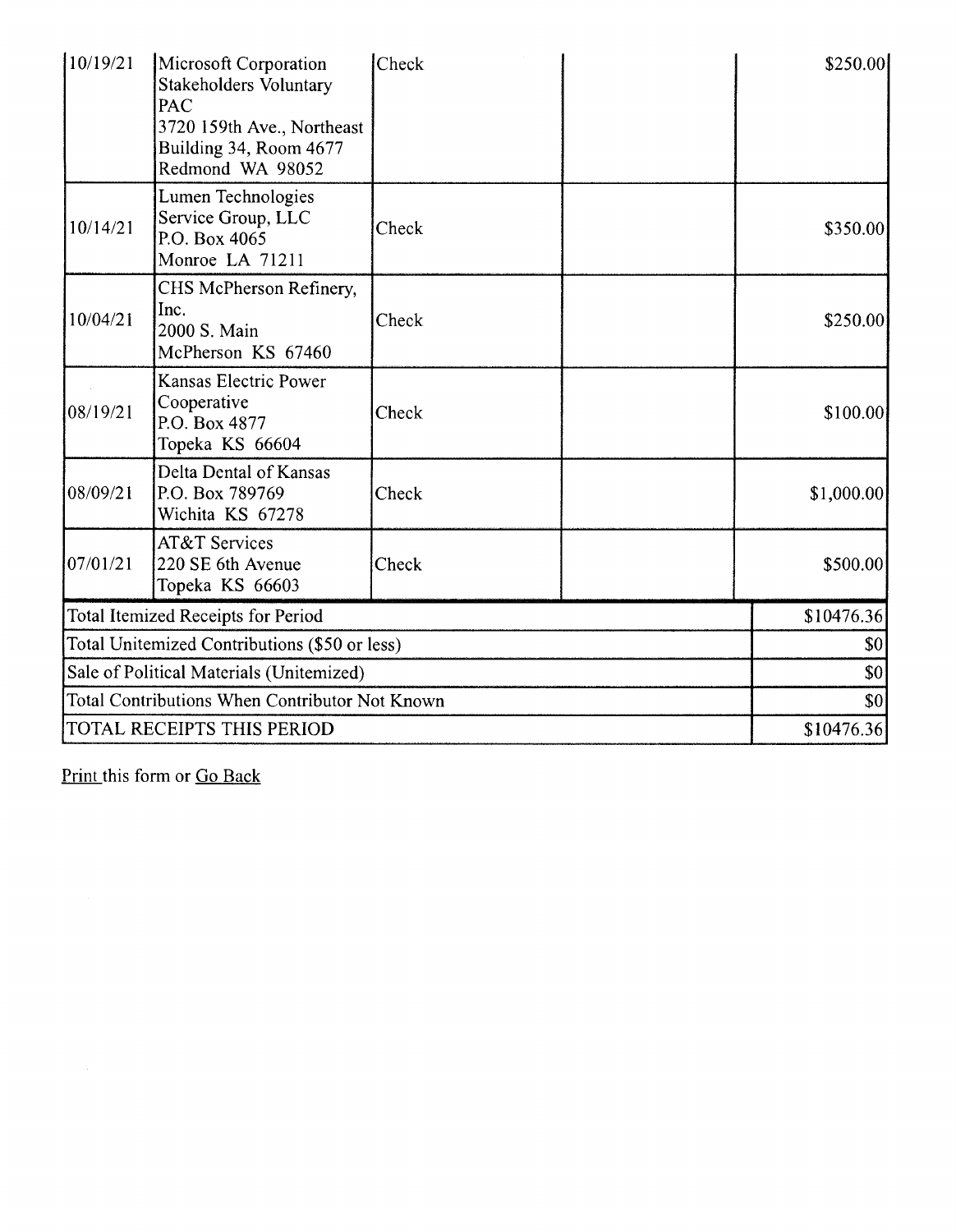# **SCHEDULE C**

# **EXPENDITURES AND OTHER DISBURSEMENTS**

### **Candidate:** MARCI A FRANCISCO

| Date     | <b>Name and Address</b>                                                                     | <b>Purpose of Expenditure</b><br>or Disbursement               | <b>Amount</b> |
|----------|---------------------------------------------------------------------------------------------|----------------------------------------------------------------|---------------|
| 12/28/21 | U.S. Postal Service<br>645 Vermont St.<br>Lawrence KS 66044                                 | Miscellaneous P.O. Box rental                                  | \$134.00      |
| 12/04/21 | La Fonda on the Plaza<br>100 E San Francisco Street<br>Santa Fe NM 87501                    | Meeting/Travel CSG Conference Hotel                            | \$496.95      |
| 11/27/21 | Hawver's Capitol Report<br>3823 SW Wood Valley Drive<br>Topeka KS 66610                     | Subscription                                                   | \$180.00      |
| 10/22/21 | 3 Clever Broads<br>913 N Field Stone Drive<br>Lawrence KS 66049                             | Fundraising Expenses Thank you card<br>graphics                | \$25.00       |
| 09/14/21 | Kansas Democratic Party<br>501 SE Jefferson<br>Suite 30<br>Topeka KS 66607                  | Donation/Contrib                                               | \$50.00]      |
| 09/07/21 | Legislative Administrative Services<br>300 SW 10th Avenue<br>Suite 551-S<br>Topeka KS 66612 | Miscellaneous Copies of Legislative<br>Highlights              | \$28.65       |
| 04/19/21 | Davis Publications, Inc.<br>607 Delaware<br>P.O. Box 278<br>Oskaloosa KS 66066              | Newspaper Ads Display Ads in the<br>Independent and Vindicator | \$189.00      |
| 03/03/21 | 3 Clever Broads<br>913 N Field Stone Drive<br>Lawrence KS 66049                             | Newspaper Ads Graphic Art                                      | \$30.00       |
| 02/12/21 | Sunflower State Journal<br>8422 Madison Avenue<br>Kansas City MO 64114                      | <b>Subscription Newspaper</b>                                  | \$160.00      |
| 01/19/21 | Don Cackler<br>300 SW 10th Avenue                                                           | Miscellaneous Senate Coffee and Flower<br>Fund                 | \$30.00       |